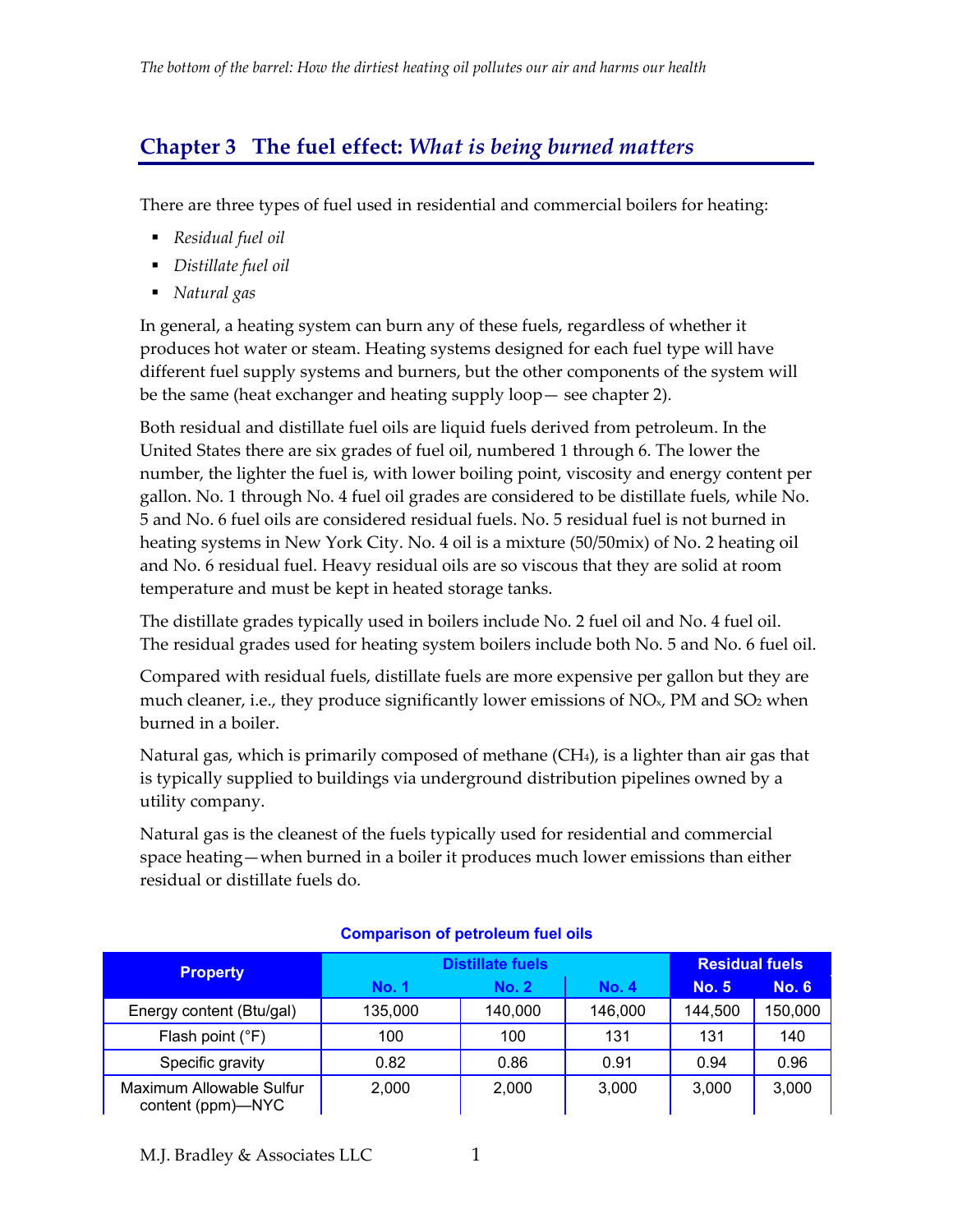Switching from No. 6 oil to No. 2 heating oil reduces  $PM_{2.5}$  emissions by about 94%, SO<sub>2</sub> by about 68% and nitrogen oxides (NOx) by about 65%. Switching from No. 6 oil to natural gas reduces PM2.5 emissions by about 96%, SO2 by over 99% and NOx by about 75%. In terms of global warming pollution, switching from No. 6 oil to No. 2 heating oil reduces heat-trapping  $CO<sub>2</sub>$  emissions by about 7%, and natural gas reduces  $CO<sub>2</sub>$ emissions by about 30% compared to No. 6 oil. 1

Figure 5 below depicts the dramatic difference in pollutants generated by No. 6 oil compared to No. 2 heating oil or natural gas. No. 4 oil is typically a 50/50 mix of No. 6 oil and No. 2 heating oil.







# *Residual fuels*

Residual fuel, No. 6 oil, is the heaviest and thickest of all fuel oils—it literally comes from the "bottom of the barrel" of refined petroleum. It resembles tar or asphalt and must be stored in heated tank kept at approximately 100°F to keep it liquid so that it can be pumped into the burner of a boiler. When being pumped, the temperature must be increased to approximately 150°F to 200°F.

Residual fuels usually contain high concentrations of sulfur and other contaminants such as heavy metals. The sulfur content of residual fuel is limited to 3,000 parts per million (ppm) in New York City by local law that was later incorporated into state limits. However, in neighboring counties the sulfur limit is 10,000 ppm and in some parts of the country No. 6 oil can contain as much as 40,000 ppm sulfur.2

Residual fuels have higher energy content per gallon than distillate fuels—No. 6 oil contains approximately 150,000 Btu/gal.3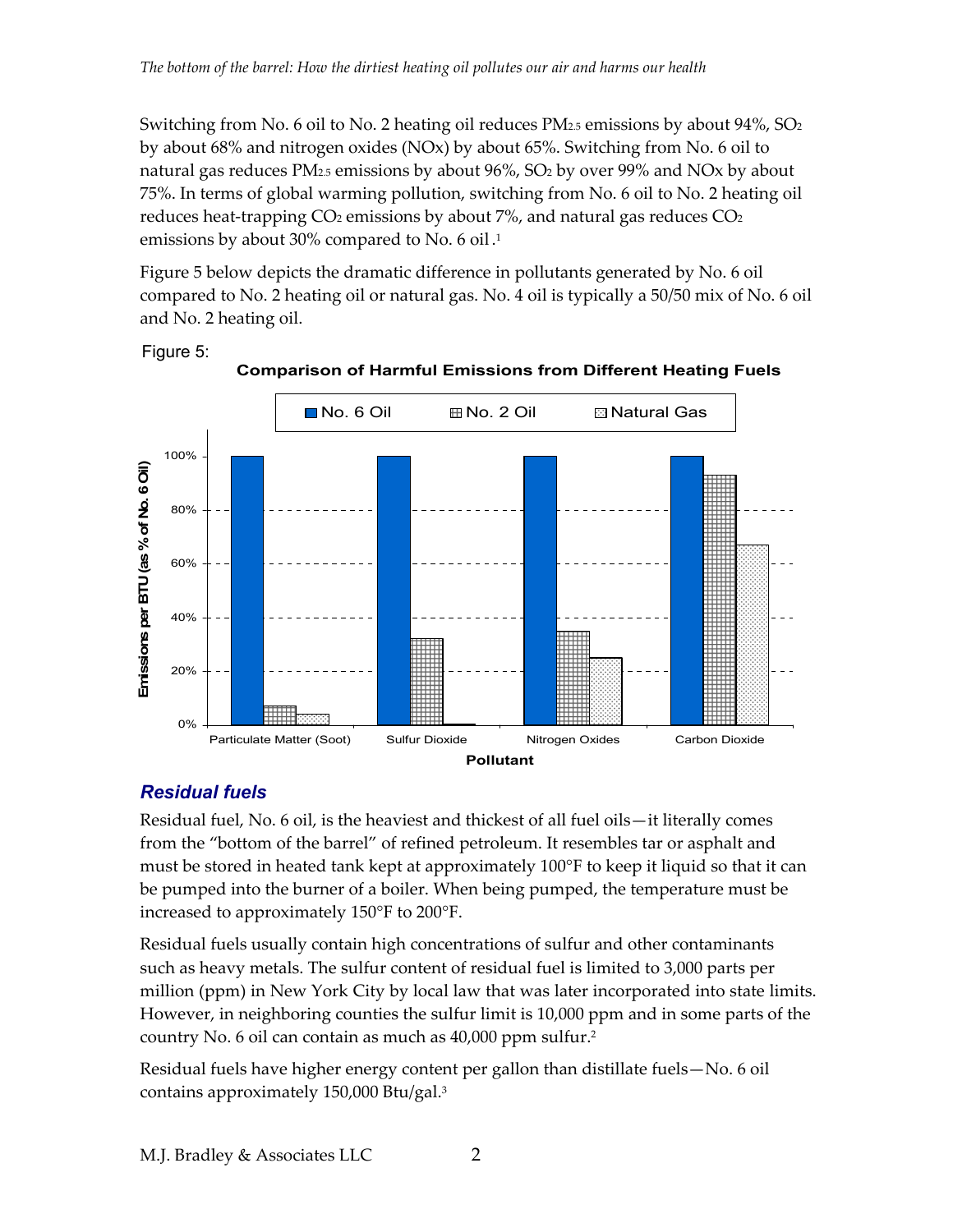Residual fuels are less expensive per gallon and less expensive per Btu than distillate fuels. According to the Energy Information Administration, the average price of No. 6 fuel oil in 2010 for commercial customers will be \$10.97 per million btu (mmBtu), which is \$1.65 per gallon. Over the next ten years the average price of residual No. 6 oil is projected to increase slowly, reaching \$16.68/mmBtu in 2020. Average prices for No. 6 fuel oil are projected to be approximately \$15.14/mmBtu between 2010 and 2020.<sup>4</sup>



Because residual fuels are very viscous and require heating for them to flow, they are generally only used in large boilers with heating capacity greater than 2.5 million Btu/hr (mmBtu/hr). The heating equipment, in addition to the energy required to keep the fuel liquid, is expensive; for smaller boilers these costs generally outweigh the fuel cost savings relative to distillate fuels.

Since No. 4 and No. 6 oil contain a high percentage of contaminants and produce greater particulate emissions when burned than No. 2 heating oil, boiler cleaning and maintenance is required frequently. During operation, soot

accumulates on the surfaces of the heat exchanger and pipes, reducing the efficiency of heat transfer. This soot must be removed during the heating season by operating a soot blower.5 If the collected soot is not removed regularly, the efficiency of the boiler will decrease and more fuel will be required to heat the building.

# *Distillate fuels*

No. 1 through No. 4 fuel oils are considered distillate fuels. These fuels, which are liquid at room temperature, are less viscous and have lower energy content per gallon than residual fuels. They also have lower sulfur content and fewer contaminants.

No. 2 fuel oil is a medium distillate that is used in diesel engines and also as heating oil. No. 2 fuel oil usually has an energy content of 140,000 Btu/gal (7% less energy per gallon than No. 6 oil).

The sulfur content of distillate fuels used for heating is regulated at the state level and varies significantly by location. In New York City, the maximum sulfur allowed in No. 2 heating oil is 2,000 ppm.

Distillate fuels typically cost more than residual fuels. According to the Energy

#### **Northeastern states' heating fuel sulfur limits**

| <b>State</b>       | Sulfur Limit<br>In percent | <b>Sulfur Limit</b><br>In parts per million |
|--------------------|----------------------------|---------------------------------------------|
| Connecticut        | 0.3                        | 3000                                        |
| Maine              | $0.3$ to $0.5$             | 3000 to 5000                                |
| Massachusetts      | 0.3                        | 3000                                        |
| New Hampshire      | 0.4                        | 4000                                        |
| New Jersey         | $0.2$ to $0.3$             | 2000 to 3000                                |
| New York Upstate   | $1.0 \text{ to } 1.5$      | 10,000 to 15,000                            |
| New York Downstate | $0.2$ to $0.37$            | 2000 to 3700                                |
| Rhode Island       | 0.5                        | 5000                                        |
| Vermont            | 2.0                        | 20,000                                      |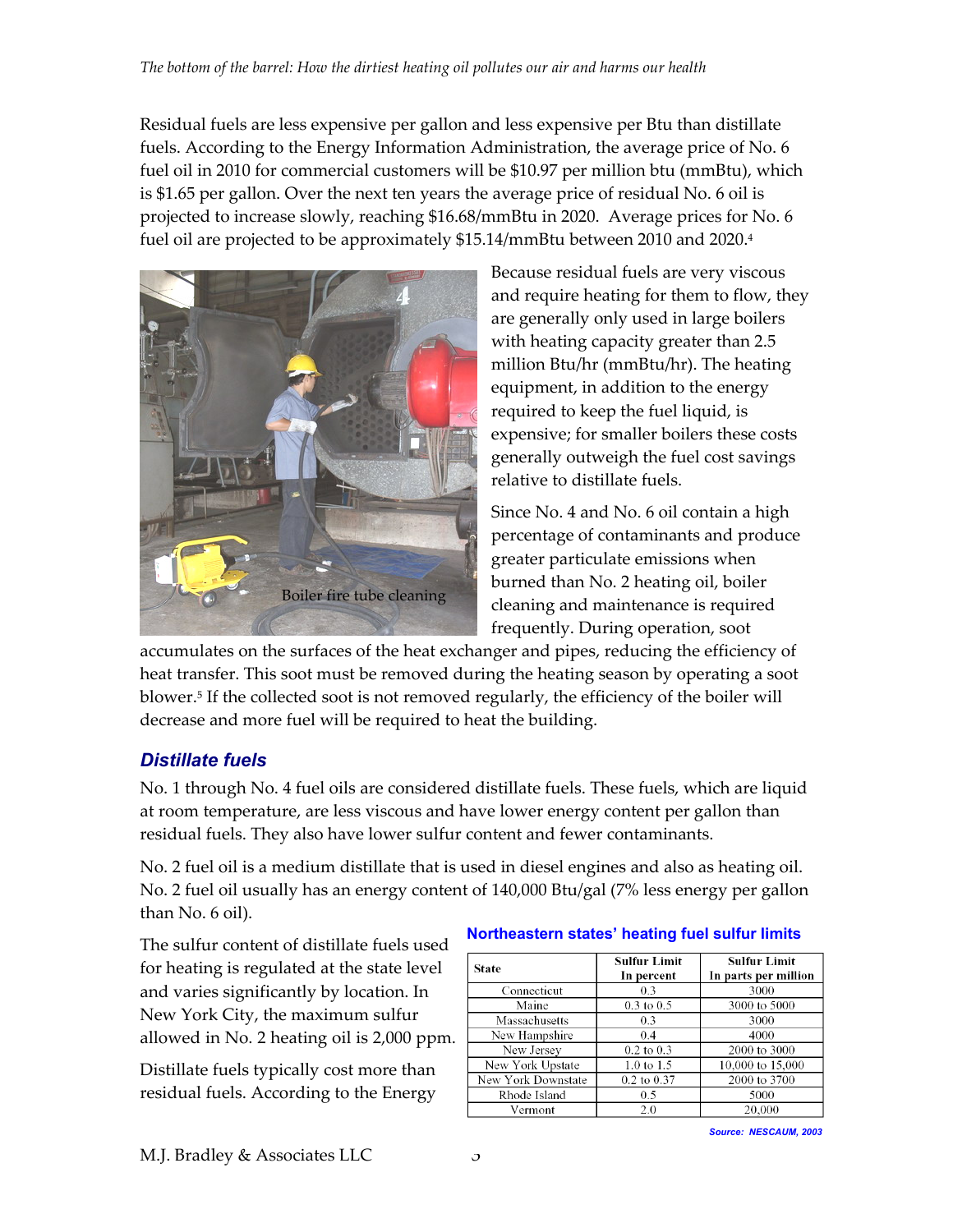Information Administration, the average price of No. 2 fuel oil for commercial customers in 2010 will be \$16.15/mmBtu, which is \$2.26 per gallon. Over the next ten years the average price of No. 2 oil is projected to increase slowly, reaching \$22.11/mmBtu in 2020. Average prices for No. 2 fuel oil are projected to be approximately \$20.49/mmBtu between 2010 and 2020.<sup>6</sup>

When burning No. 2 heating oil there is significantly less boiler maintenance required than when burning residual fuel. Distillate fuels do not need to be heated, nor do they require soot blowers. This reduces the maintenance load to quarterly or biannual cleaning and inspection. The maintenance cost savings relative to residual fuels at least partially offsets the increased fuel cost of distillate fuels.

The heaviest of the distillate fuels is No. 4 oil. No. 4 oil is usually made by splash mixing residual No. 6 oil with No. 2 heating fuel in a 50/50 mix, and has a heating value of

|                           |                       | Price      |                 |  |  |
|---------------------------|-----------------------|------------|-----------------|--|--|
| Fuel                      | <b>Energy content</b> | per gallon | per million Btu |  |  |
| No. 2 fuel oil            | 140,000 Btu/gal       | \$2.87     | \$20.49         |  |  |
| No. 4 fuel oil            | 145,000 Btu/gal       | \$2.57     | \$17.82         |  |  |
| No. 6 fuel oil            | 150,000 Btu/gal       | \$2.27     | \$15.14         |  |  |
| Natural gas               | $1,028$ Btu/scf       | <b>NA</b>  | \$10.73         |  |  |
| Interruptible natural gas | $1,028$ Btu/scf       | ΝA         | \$8.26          |  |  |

**Comparison of heating fuels price projections (Average 2010 - 2020)** 

*No price projections exist for interruptible natural gas rates. Interruptible natural gas rate provided by National Grid – New York City, September 2008* 

approximately 146,000 Btu/gal. No. 4 oil is normally used in industrial and commercial boilers, as well as in marine vessels.

Because No. 4 distillate is made using residual and distillate fuels, it possesses some qualities of both fuel types. Like No. 2 oil, No. 4 oil is a liquid at room temperature and does not have to be stored in a heated tank. In order to improve fuel atomization, however, it generally must be heated (using a heat exchanger in the supply line) prior to being pumped into the boiler's burner assembly.

No. 4 oil has higher energy content than No. 2 oil, and is typically priced mid-way between the cost of No. 2 oil and No. 6 oil. Based on Energy Information Administration projections, the average price of No. 4 oil between 2010 and 2020 is expected to be approximately \$17.82/mmBtu (\$2.57/gallon).7

It is worth mentioning that the Mid-Atlantic/Northeast Visibility Union (MANE-VU) has formed a regional coalition of state governments from Maine to Maryland and the oil industry to improve air quality and visibility in the region. MANE-VU's plan is to lower the sulfur content of heating oil to 500 ppm by 2012 and 15 ppm by 2016 for No. 2 oil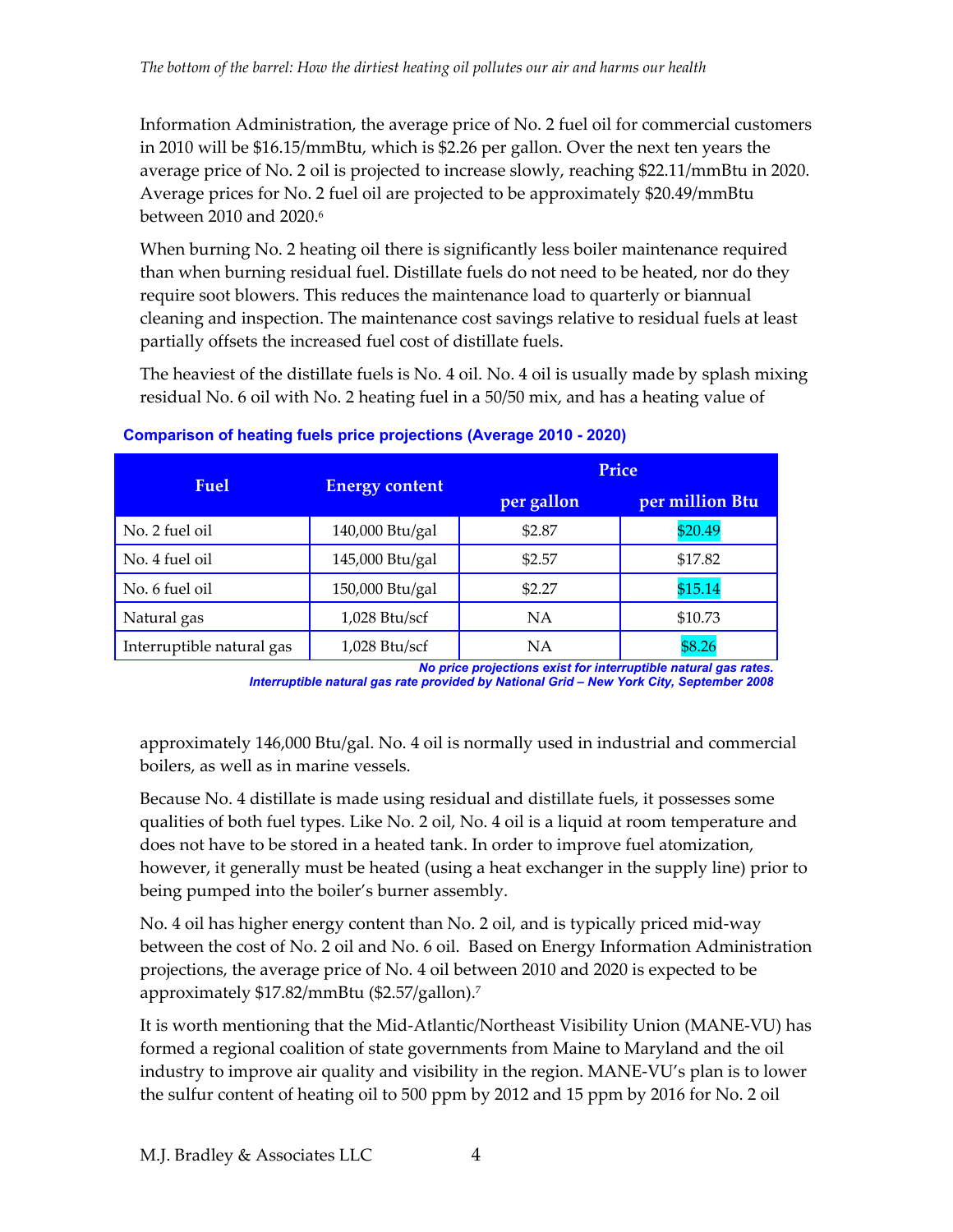and also contain a biofuel component. Due to the dramatic reduction in sulfur levels, high efficiency boilers can be installed further reducing emissions.<sup>8</sup> Thus, this regional strategy does not improve upon the existing limits in New York City (3000 ppm) for No. 4 and 6 oil. Another major effort of MANE-VU is to improve heating system efficiency. Go to www.nescaum.org for more information.

### *Biodiesel fuel*

Biodiesel fuel is a distillate-type liquid fuel typically produced through the reaction of a vegetable oil or animal fat with methanol, in the presence of a catalyst, to yield glycerin and methyl esters. These methyl esters are separated from the methanol and glycerin and sold as biodiesel fuel. The methanol is reused in the production process and the glycerin is sold for other uses. The energy content and physical properties of biodiesel are similar to those of No. 2 petroleum distillate fuel, though it has virtually no sulfur and contains more fuel-bound oxygen.

Therefore, biodiesel can be used in the place of No. 2 distillate, both in boilers and in diesel engines. For diesel vehicles and boilers, biodiesel is typically used as either a B5 blend of 5% biodiesel and 95% petroleum diesel, or a B20 blend of 20% biodiesel and 80% petroleum diesel.

Emissions testings have shown that the use of B20 biodiesel in a boiler can reduce PM emissions by 20%, as well as decrease  $NO_x$  emissions by up to 20%.<sup>9</sup> Blends with higher biodiesel content can provide greater PM reductions. For example, the Brookhaven National Laboratory (BNL) has studied the use of bioheat blends in oil-fired heating systems for several years. BNL is the national leader in the United States for testing of fuels and heating equipment for the oilheat industry.<sup>10</sup> One focus of the research at BNL has been to determine if bioheat blends could be substituted for conventional heating oil without modification or adjustment to existing oil-fired heating systems.<sup>11</sup>

The results have shown that nearly identical, and even somewhat improved, combustion performance can be achieved with bioheat blends of up to approximately 30 percent concentration without any changes. Another result that was seen often in laboratory tests was that the addition of biodiesel to heating oil led to a reduction in the emission of nitrogen oxides ( $NOx$ ) from the heating systems. The  $PM_{2.5}$  testing showed that particulate emissions were directly and primarily dependent on the sulfur content of the fuel. Initial laboratory testing data has indicated decreasing PM2.5 emissions with increasing biodiesel concentrations in the bioheat blends. Because biodiesel contains little or no sulfur, increased use of bioheat blends should therefore be expected to contribute to reduced smog in major urban areas.<sup>12</sup>

Quality control is of critical importance during biodiesel production and distribution. The National Biodiesel Board has established the BQ-9000 quality control program for biodiesel manufacturers. Under the BQ-9000 quality control program, all production batches of biodiesel must be tested for compliance with the ASTM D 6751 standard. All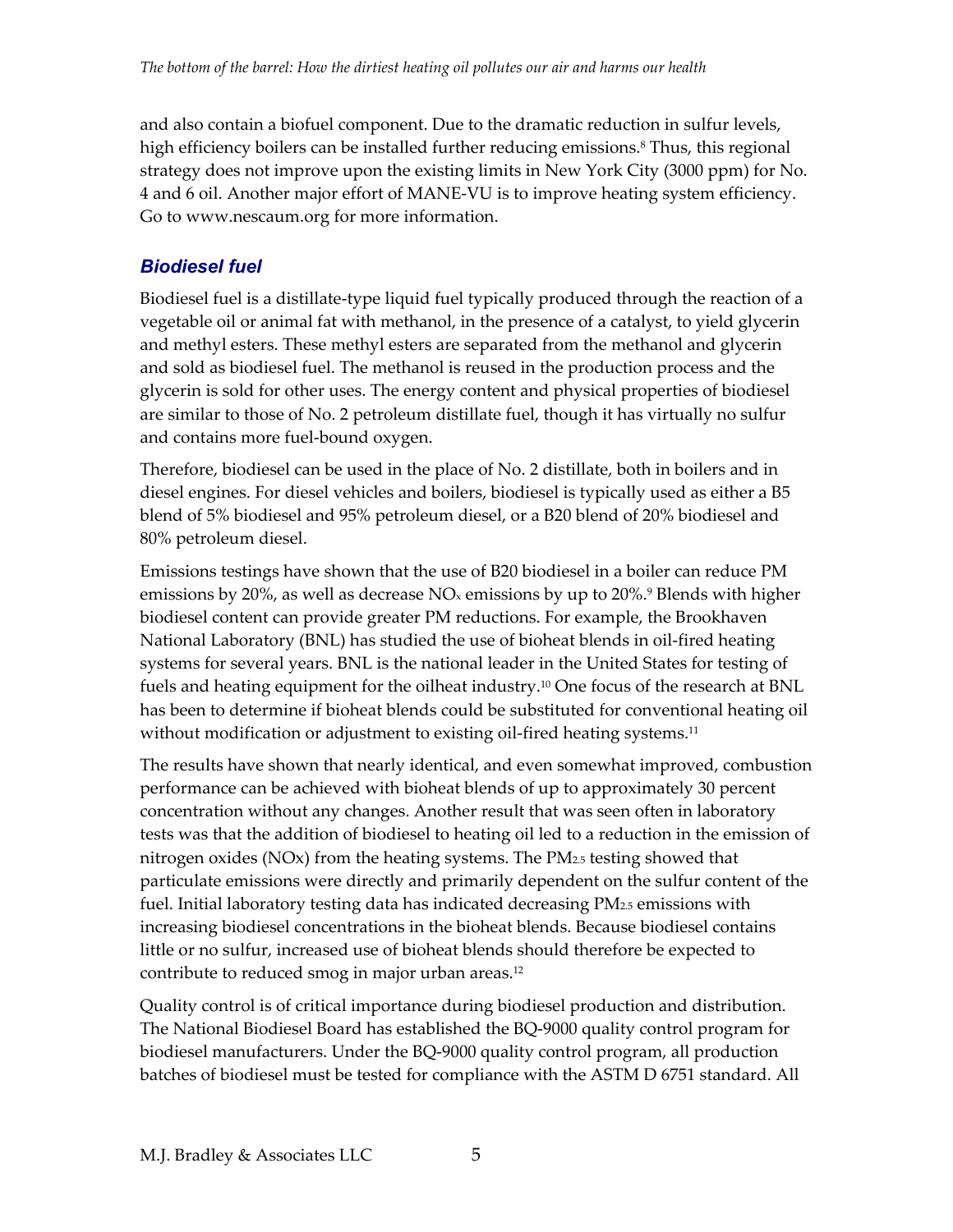biodiesel deliveries to wholesale distributors must be tracked to enable tracing of downstream problems back through the supply chain to the original producer.13

The main benefits of using domestically produced biodiesel fuel in either a diesel engine or a boiler is reduced emissions, reduced use of imported petroleum fuel and domestic job creation if U.S. soybeans or waste vegetable oil are used as a feedstock. As a renewable fuel, the use of biodiesel also reduces net fuel cycle heat-trapping carbon dioxide emissions compared with the use of petroleum fuels. The magnitude of the reductions depends on the biodiesel feed stock. Carbon dioxide is the primary greenhouse gas produced by human activity; reducing carbon dioxide emissions through the use of biodiesel will help to slow or reduce global warming.

### *Natural gas*

Natural gas is a gaseous fossil fuel primarily composed of methane, but it also includes small amounts of carbon dioxide, nitrogen, helium and hydrogen sulfide. In nature natural gas is odorless and colorless, but to aid in the detection of leaks a strongsmelling sulfur-based chemical called mercaptan is typically added to pipeline gas.<sup>14</sup>

In the United States, natural gas is measured in units of standard cubic feet (scf) or "therms."15 One therm of natural gas is equal to 100 scf.

One scf of natural gas contains approximately 1,028 Btu of energy; 146 scf of natural gas would have the same amount of energy as one gallon of No. 6 fuel oil, while 136 scf of natural gas would have the same amount of energy as one gallon of No. 2 fuel oil.

According to the Energy Information Administration, the average price of natural gas for commercial customers in 2010 will be \$10.55/mmBtu (\$1.08/therm). Over the next ten years the average price of natural gas is projected to increase only slightly, reaching \$11.13/mmBtu in 2020. Average prices for natural gas are projected to be approximately \$10.73/mmBtu between 2010 and 2020.16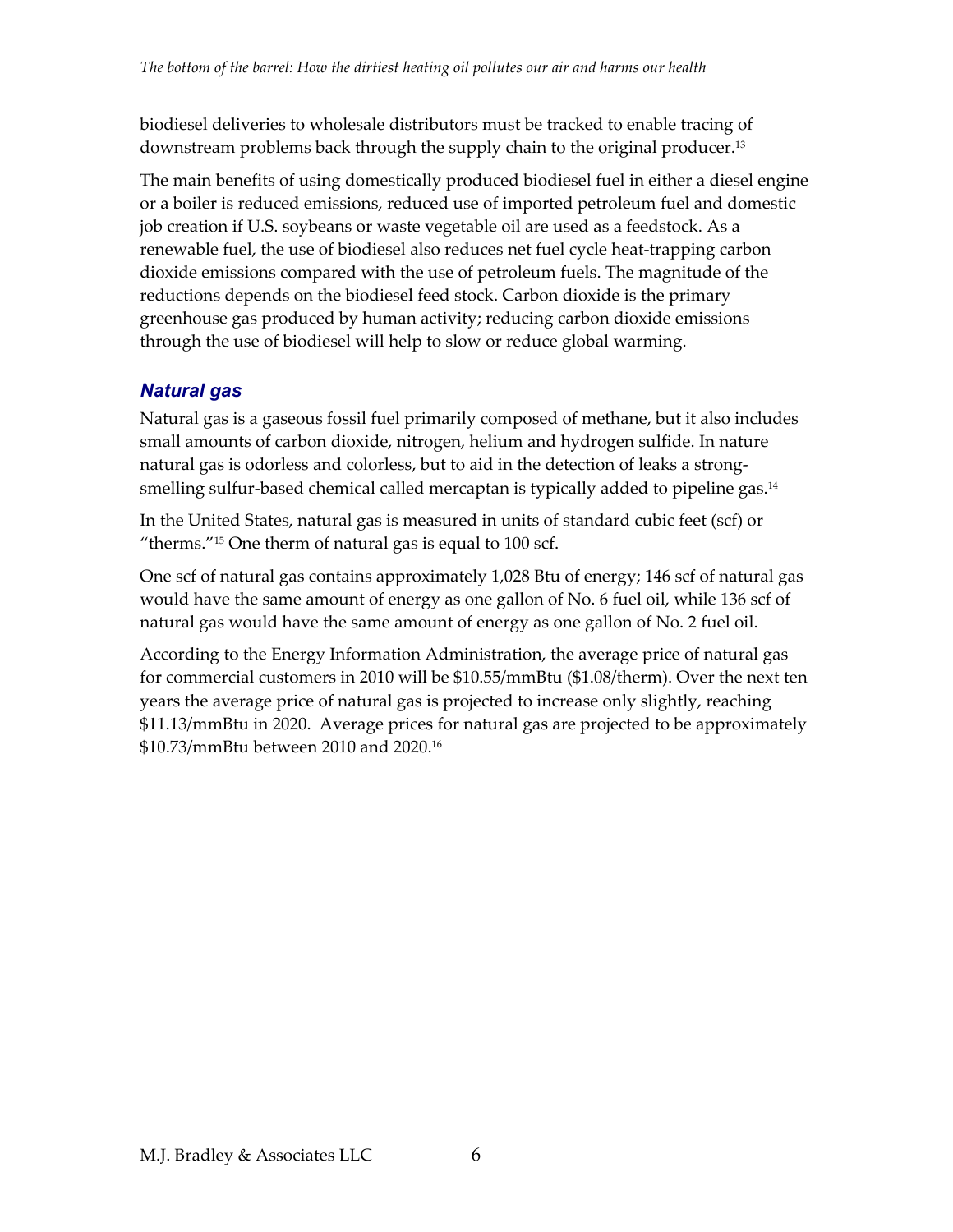

**Historical/projected price comparison (\$/mmBtu) for heating fuels: 1990–2020** 

*Source: U.S. Energy Information Administration*

| Pollution Savings When Switching To Cleaner Fuels (Source: City of New York): |  |  |
|-------------------------------------------------------------------------------|--|--|
|                                                                               |  |  |

| Pollutant and unit              | All No. 4/6 heating<br>fuel replaced by<br>natural gas | All No. 4/6 heating<br>fuel replaced by No. 2 |
|---------------------------------|--------------------------------------------------------|-----------------------------------------------|
| PM (tons per year)              | 1,282                                                  | 814                                           |
| NO <sub>x</sub> (tons per year) | 4,839                                                  | 3,794                                         |
| CO2 (MMT per year)              | 1.01                                                   | 0.13                                          |

#### *Equivalent Pollution Reductions (Source City of New York):*

| <b>Equivalent PM</b>       | - 7.4-11.6 billion less VMT for cars (1994-2003 MY)                                                          |
|----------------------------|--------------------------------------------------------------------------------------------------------------|
| Reductions                 | - 1.9-3.0 billion less VMT for trucks (just considering PM10, for 1999-2002 MY)                              |
| Equivalent NO <sub>x</sub> | - 5.7-7.3 billion less VMT for cars (1994-2003 MY)                                                           |
| Reductions                 | - 186-237 million less VMT for trucks (1999-2002 MY)                                                         |
| CO <sub>2</sub> Reductions | - 6% of the PlaNYC greenhouse gas reduction wedge for efficient buildings<br>$(16.4 \text{ MMT})$ every year |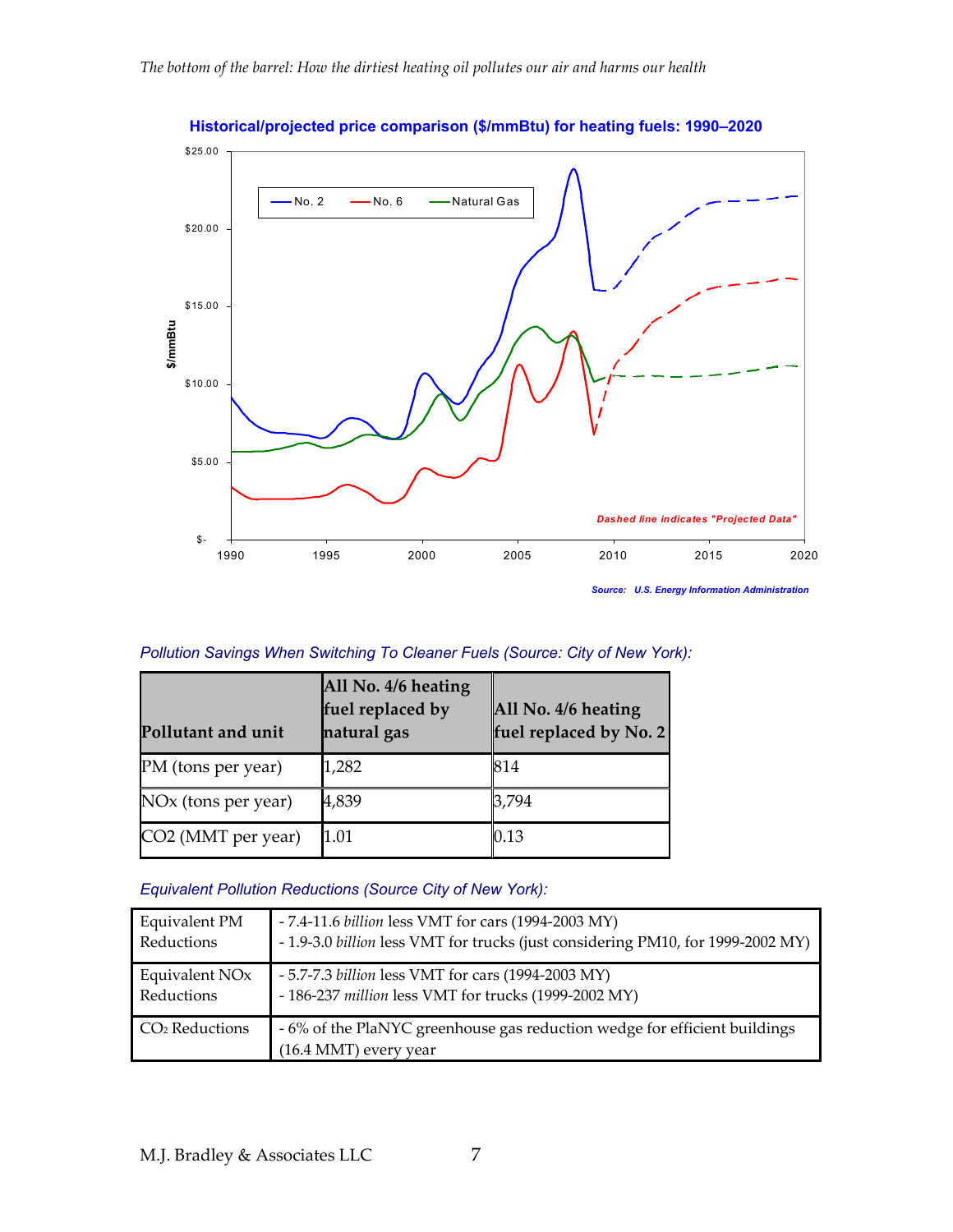Over the next ten years the price of natural gas is forecast to be significantly lower than the price of either No 2 oil or No. 6 oil. Using the forecasted prices, a quantity of natural gas with the same energy content as one gallon of No. 6 oil (146 scf) would cost on average \$1.61 – \$0.66 less than a gallon of No. 6 oil. A quantity of natural gas with the same energy content as one gallon of No. 2 oil (136 scf) would cost \$1.50 – \$1.36 less than a gallon of No. 2 fuel.

However, to ensure proper supply so that interruptible service customers are not forced to switch to oil regularly, the City should work with Con Edison and National Grid to project the increase in demand for natural gas if the city bans No. 4 and 6 oils. The City should work with ConEdison and National Grid to ensure sufficient distribution nodes and pipes; and, to ensure that delivery capacity is made available.

Boiler maintenance when burning natural gas is significantly reduced compared with burning fuel oils. For residential homes, a natural gas boiler requires virtually no cleaning because natural gas does not produce significant amounts of soot that can collect on the burner or heat exchanger. Other benefits of natural gas for heating (if only natural gas is burned) include:

- A storage tank is not required
- Constant supply with no scheduled deliveries required
- **High boiler efficiency**
- **Lower emissions**

### *Dual fuel*

As fuel prices increase, another option is becoming more popular: dual fuel. Using a dual fuel-capable burner system gives one the option of choosing either of two different fuels depending on which is currently less expensive. For small residential units, dual fuel burners are usually set up to burn either natural gas or No. 2 fuel oil.

For large commercial units, dual fuel burners may be set up to burn either natural gas or No. 4/No. 6 oil. Dual fueling allows a building owner to operate the boiler primarily on natural gas, but with the option to switch to the other fuel if that would be more cost effective. Not only does dual fuel capability give one the option of switching based on price, it may also allow a building owner to get a discount on the natural gas service.

Most natural gas providers offer an interruptible service agreement that





*Source: Wikipedia*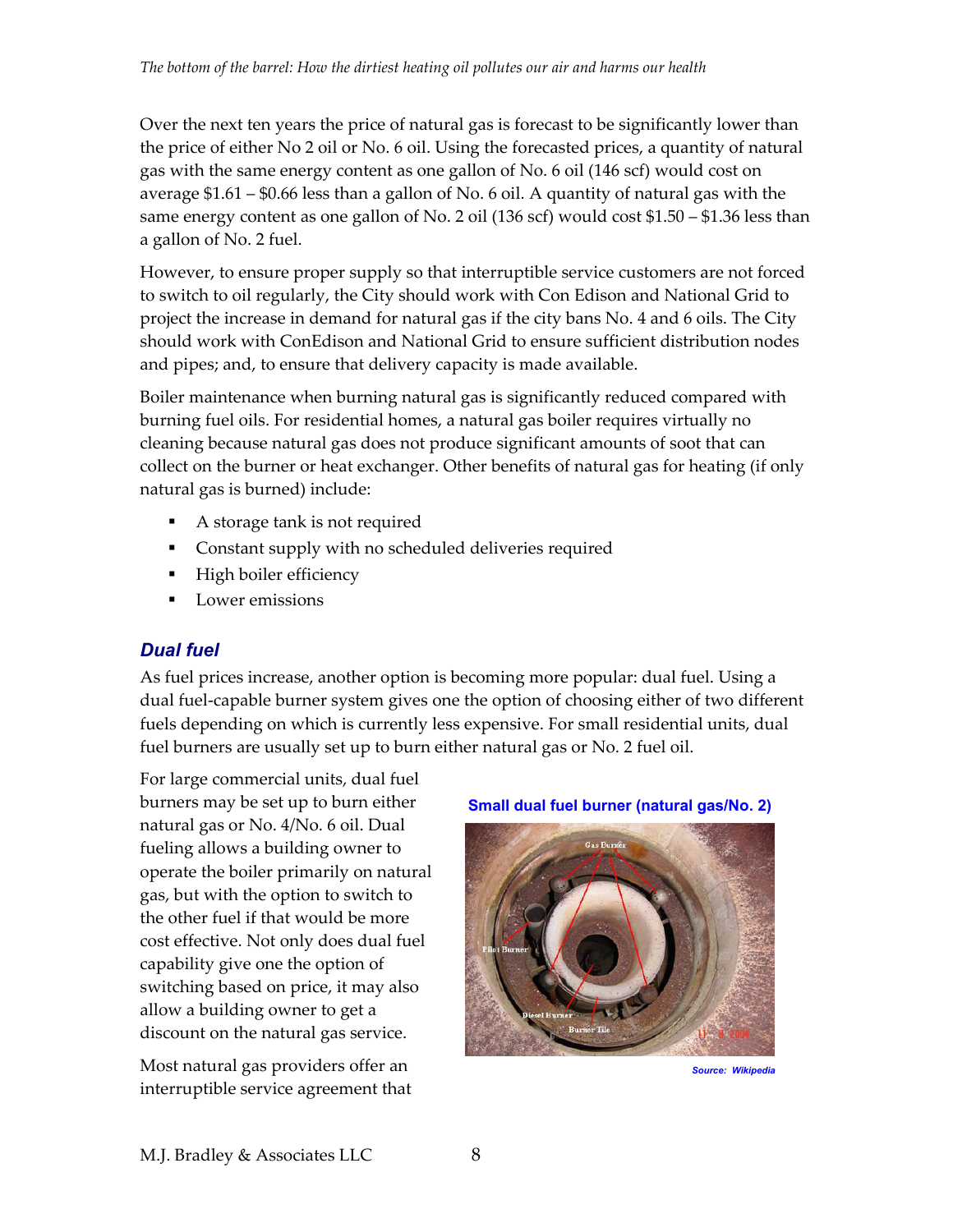discounts their natural gas rate, provided the customer agrees to certain terms of the contract. The terms usually require the customer to lock in a certain amount of natural gas use per year; penalties could result if less is used. Also, the utility company can require that the customer switches to oil for various reasons (e.g. when ambient temperatures are below 19 deg F.). We recommend checking the exact terms with the natural gas providers so that an informed decision can be made.

As part of the deal, the customer is often required to have on hand at least ten days of backup fuel supply at all times. As an example, in the winter of 2008/2009, ConEdison required its customers to switch to oil for just a few days. Penalties apply if the customer is required to switch to oil but fails to do so.

### *Heating system emissions*

All of the heating fuels discussed here create pollutants when burned in a boiler, but some are much cleaner than others. Natural gas is the cleanest fuel, while residual No. 6 fuel oil is by far the dirtiest.

Burning No. 6 fuel oil creates 26 times more PM, 4 times more  $NO<sub>x</sub>$  and 527 times more SO2 than burning natural gas. Even No. 2 distillate fuel oil is significantly cleaner than No. 6 residual fuel. Burning No. 2 oil instead of No. 6 oil reduces PM, NO<sub>x</sub> and SO<sub>2</sub> emissions by 93%, 65% and 68%, respectively.

Switching from a dirtier to a cleaner fuel can drastically reduce the emissions that the boiler releases to the atmosphere. Unlike power plants that can install stack controls to reduce emissions, buildings have no such controls and the emissions from dirty oil pollute the air we all breathe.

As shown below, annual heating-related PM,  $NO<sub>x</sub>$  and  $SO<sub>2</sub>$  emissions from a typical two-

|                     |           |                       | grams/million Btu |            |           |
|---------------------|-----------|-----------------------|-------------------|------------|-----------|
| <b>Fuel</b>         | <b>PM</b> | <b>NO<sub>X</sub></b> | <b>SO2</b>        | <b>VOC</b> | <b>CO</b> |
| <b>Natural Gas</b>  | 0.86      | 41.82                 | 0.27              | 2.45       | 17.78     |
| #2 Oil <sup>1</sup> | 1.32      | 58.33                 | 45.99             | 1.81       | 16.19     |
| #4 Oil <sup>2</sup> | 12.47     | 62.55                 | 140.75            | 0.77       | 15.65     |
| #6 Oil <sup>3</sup> | 18.05     | 166.33                | 142.43            | 3.86       | 15.10     |
|                     |           |                       | g/gallon          |            |           |
| <b>Fuel</b>         | <b>PM</b> | <b>NOx</b>            | <b>SO2</b>        | <b>VOC</b> | <b>CO</b> |
| Natural Gas         | 0.12      | 5.85                  | 0.04              | 0.34       | 2.49      |
| #2 Oil              | 0.18      | 8.17                  | 6.44              | 0.25       | 2.27      |
|                     | 1.81      | 9.07                  | 20.41             | 0.11       | 2.27      |
| #4 Oil <sup>2</sup> |           |                       |                   |            |           |

#### **Combustion emissions from different heating fuels**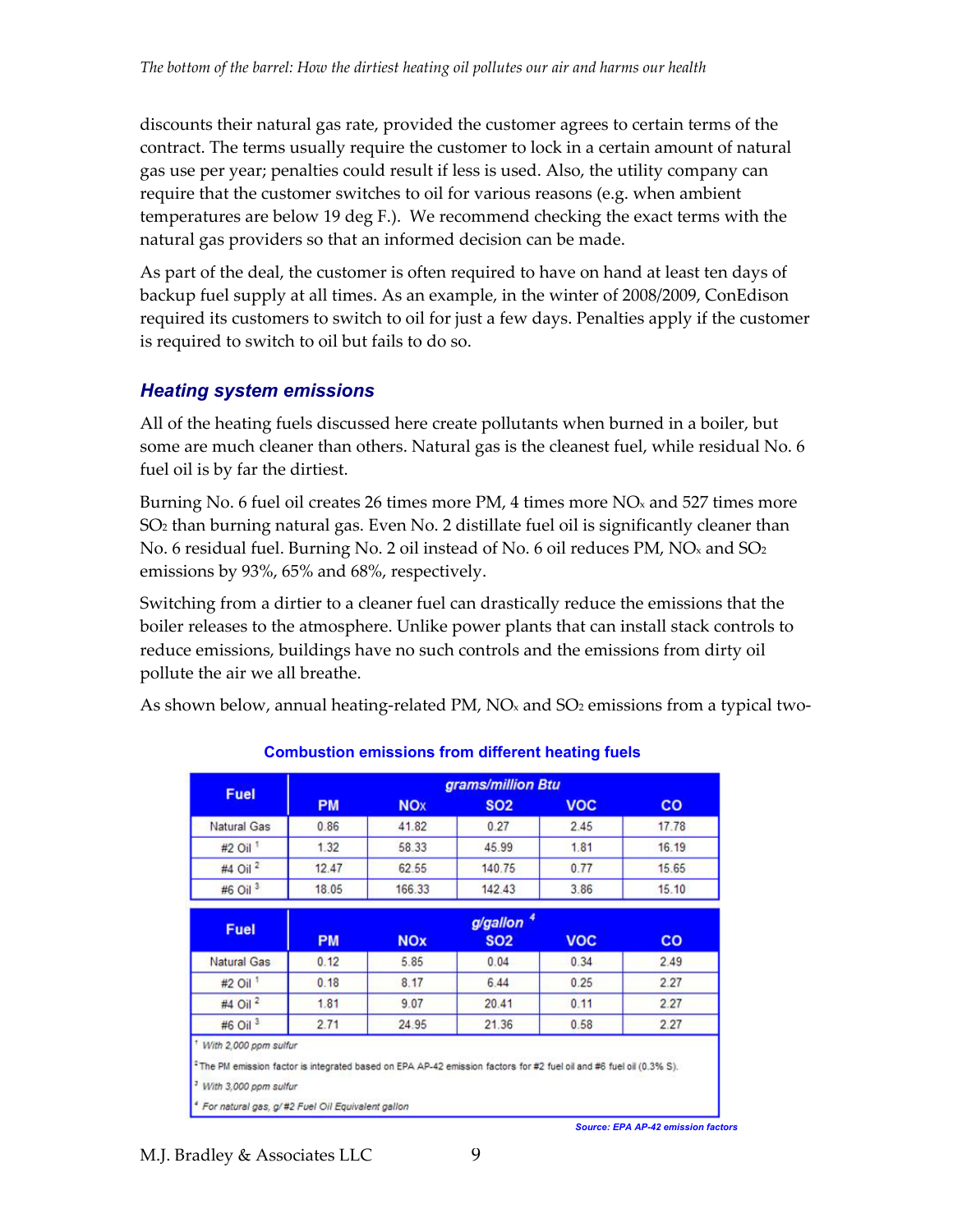family detached house could be reduced by 34%, 28% and 99%, respectively, by switching from No. 2 oil to natural gas. Annual heating-related PM,  $NO<sub>x</sub>$  and  $SO<sub>2</sub>$ emissions from a typical 200-unit apartment building could be reduced by 199 pounds, 1,286 pounds and 1,148 pounds, respectively, by switching from No. 6 oil to No. 2 oil. They could be reduced by an additional 5 pounds (PM), 197 pounds (NO $x$ ) and 544 pounds  $(SO<sub>2</sub>)$  if switching from No. 6 oil to natural gas. Carbon dioxide  $(CO<sub>2</sub>)$  emissions are reduced by about 30% when switching from oil to natural gas.

For example, the reduction in annual PM emissions from switching from No. 6 oil to natural gas in a 200-unit apartment building<sup>17</sup> would be equivalent to taking more than 33 delivery trucks off the road.<sup>18</sup>

| <b>Building Type</b>                                | <b>Fuel Burned</b>                 | <b>Typical Annual Energy Use</b><br><b>Gallons (oil)</b> |                    | <b>Annual Emissions (lbs)</b> |            |                 |
|-----------------------------------------------------|------------------------------------|----------------------------------------------------------|--------------------|-------------------------------|------------|-----------------|
|                                                     |                                    | <b>mmBTU</b>                                             | <b>Therms (NG)</b> | <b>PM</b>                     | <b>NOx</b> | SO <sub>2</sub> |
| 200 Unit Apartment<br>(with a 5 MMBtu/hr<br>boiler) | 彬 Heating Oil                      | 5,400                                                    | 36,000             | 214.9                         | 1,980.2    | 1,695.6         |
|                                                     | #2 Heating Oil                     | 5,400                                                    | 38,571             | 15.7                          | 694.4      | 547.6           |
|                                                     | Natural Gas                        | 5,400                                                    | 54,000             | 10.3                          | 497.9      | 3.2             |
|                                                     |                                    | % Reduction (No. 6 to No. 2)                             |                    | 93%                           | 65%        | 68%             |
|                                                     | % Reduction (No. 6 to Natural Gas) |                                                          | 95%                | 75%                           | 100%       |                 |
|                                                     | % Reduction (No. 2 to Natural Gas) |                                                          | 34%                | 28%                           | 99%        |                 |

#### **Heating system emissions: 200-unit apartment building**

*Sources: US Energy Information Association and US EPA*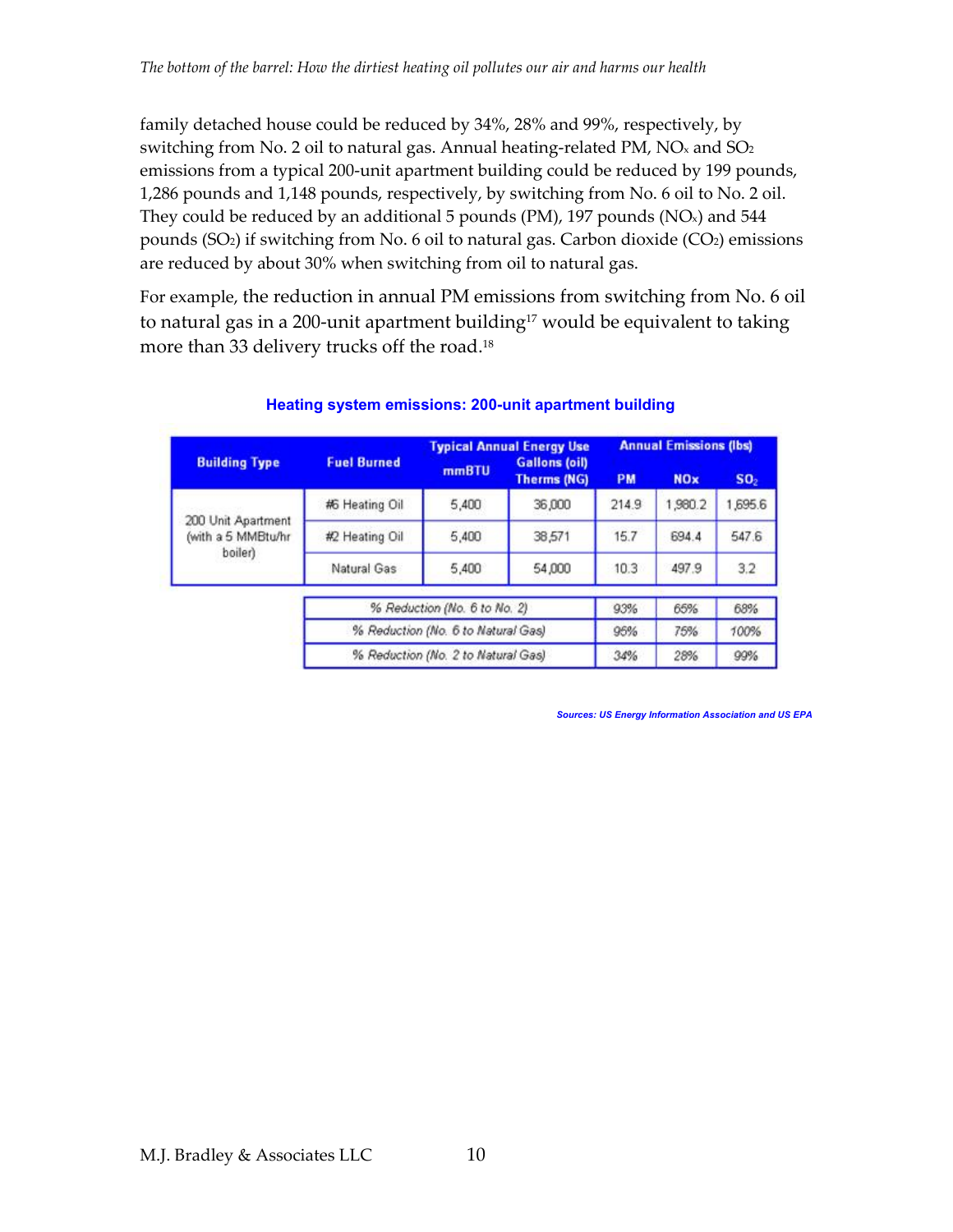### **References**

 $\overline{a}$ 

<sup>1</sup> According to the EIA web site. Online resource is available at http://www.eia.doe.gov/oiaf/1605/excel/Fuel%20Emission%20Factors.xls.

The following are CO2 emission rates for the different fuels:

| Natural Gas: | $117.6$ lb/mmBtu |
|--------------|------------------|
| #2 Oil:      | 159.3 lb/mmBtu   |
| #6 Oil:      | $166.7$ lb/mmBtu |

Compared to No. 2 heating oil, natural gas results in a 26% reduction in CO2. Compared to No. 6 oil, natural gas results in a 29% reduction in CO2. Efficiency gains also result in a one-for-one reduction in CO2 (i.e .,10% reduction in fuel use [mmBTU] results in a 10% reduction in CO2 emissions, all else being equal).

**<sup>2</sup>** For example, Nassau County and Westchester County can burn No. 6 fuel with sulfur contents of 3,700ppm and in Suffolk County the sulfur content can go up to 10,000ppm. Some Counties in New York State can burn fuel up to 15,000ppm in sulfur content.

**<sup>3</sup>** Btu stands for British thermal unit. Btu is a unit of power defined as the amount of energy required to raise the temperature of one pound of liquid water by one degree Fahrenheit.

4 Energy Information Administration, *Annual Energy Outlook 2009, Table 3 Energy Prices by Sector and Source;* Report #:DOE/EIA-0383(2009), March 2009;

*http://www.eia.doe.gov/oiaf/aeo/aeoref\_tab.html;* All prices quoted are in 2007 dollars and are projected prices for commercial customers in the EIA reference case.

<sup>5</sup> A basic soot blower consists of a rotating nozzle attached to a steam, water or air line. The nozzle is rotated using a motor (automatic) or chain fall (manual). The rotating nozzle directs the steam, water or air at the pipes and heat exchanger, and dislodges ash and soot. The ash and soot are then carried out the exhaust stack.

6 Energy Information Administration, *Annual Energy Outlook 2009, Table 3 Energy Prices by Sector and Source;* Report #:DOE/EIA-0383(2009), March 2009;

*http://www.eia.doe.gov/oiaf/aeo/aeoref\_tab.html;* All prices quoted are in 2007 dollars and are projected prices for commercial customers in the EIA reference case.

7 Energy Information Administration, *Annual Energy Outlook 2009, Table 3 Energy Prices by Sector and Source;* Report #:DOE/EIA-0383(2009), March 2009;

*http://www.eia.doe.gov/oiaf/aeo/aeoref\_tab.html;* All prices quoted are in 2007 dollars and are projected prices for commercial customers in the EIA reference case.

8 Information provided by Sprague Energy.

9 Massachusetts Oilheat Council & National Oilheat Research Alliance, "Combustion Testing of a Biodiesel fuel oil blend in Residential Oil Burning Equipment," July 2003,

http://www.biodiesel.org/resources/reportsdatabase/reports/hom/20030801\_htg-002.pdf (accessed November 13, 2008) and Biodiesel for Heating of Buildings in the United States, NYSERDA. Online resource available at:

http://www.bnl.gov/est/erd/biofuel/files/pdf/AlbrechtKrishnaPaper.pdf

<sup>10</sup> Biodiesel for Heating of Buildings in the United States, NYSERDA. Online resource available at: http://www.bnl.gov/est/erd/biofuel/files/pdf/AlbrechtKrishnaPaper.pdf

 $11$  Ibid.

12 Ibid.